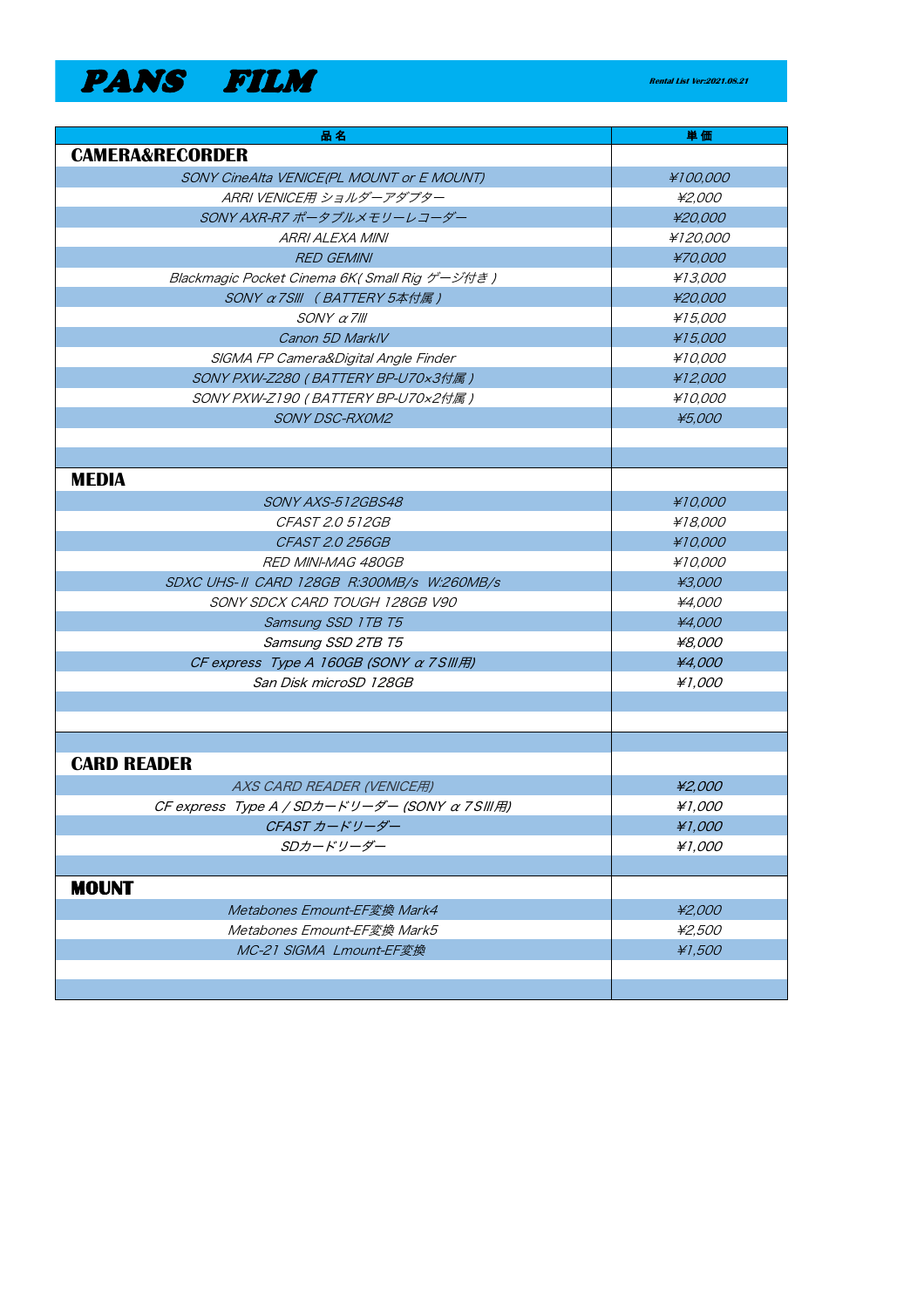| <b>LENS</b>                                         |         |
|-----------------------------------------------------|---------|
| Atlas anamorphic 32mm T2 ( *PL or EF対応可)            | ¥15,000 |
| Atlas anamorphic 40mm T2 ( *PL or EF対応可)            | ¥15,000 |
| Atlas anamorphic 50mm T2 ( *PL or EF対応可)            | ¥15,000 |
| Atlas anamorphic 65mm T2 ( *PL or EF対応可)            | ¥15.000 |
| Atlas anamorphic 80mm T2 ( *PL or EF対応可)            | ¥15,000 |
| Atlas anamorphic 100mm T2 ( *PL or EF対応可)           | ¥15,000 |
| Atlas anamorphic LF Extender x 1.6 ( *PL MOUNTO 2)  | ¥5,000  |
|                                                     |         |
|                                                     |         |
| <b>E MOUNT</b>                                      |         |
| Carl Zeiss Loxia 21mm F2.8 Focus Gear付き Filter径82mm | ¥4.000  |
| Carl Zeiss Loxia 25mm F2.4 Focus Gear付き Filter径82mm | ¥4.000  |
| Carl Zeiss Loxia 35mm F2 Focus Gear付き Filter径82mm   | ¥4.000  |
| Carl Zeiss Loxia 50mm F2 Focus Gear付き Filter径82mm   | ¥4.000  |
| Carl Zeiss Loxia 85mm F2.4 Focus Gear付き Filter径82mm | ¥4,000  |
|                                                     |         |
| SONY Gmaster 16-35mm F2.8 Focus Gear付き Filter径82mm  | ¥4.000  |
| SONY Gmaster 24-70mm F2.8 Focus Gear付き Filter径82mm  | ¥4.000  |
| SONY Gmaster 70-200mm F2.8 Focus Gear付き Filter径82mm | ¥4.000  |
|                                                     |         |
|                                                     |         |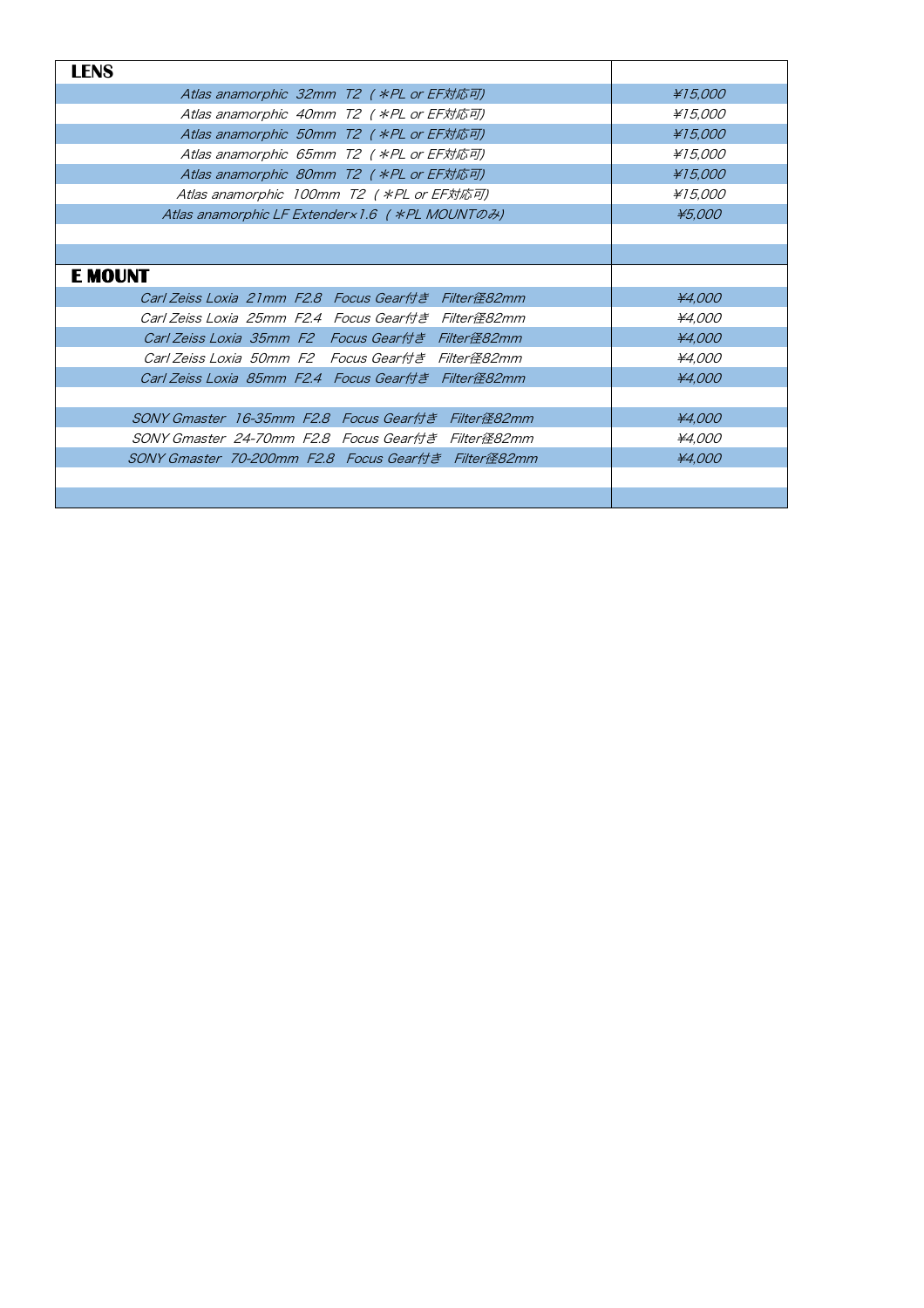| <b>EF MOUNT</b>                                                                |                  |
|--------------------------------------------------------------------------------|------------------|
| LEICA R ELMARIT-R 19mm F2.8 Focus Gear付き Filter径82mm                           | ¥5,000           |
| LEICA R ELMARIT-R 24mm F2.8 Focus Gear付き Filter径82mm                           | <i>¥5.000</i>    |
| LEICA R ELMARIT-R 28mm F2.8 Focus Gear付き Filter径82mm                           | ¥5,000           |
| LEICA R ELMARIT-R 35mm F1.4 Focus Gear付き Filter径82mm                           | ¥5,000           |
| LEICA R ELMARIT-R 50mm F1.4 Focus Gear付き Filter径82mm                           | ¥5.000           |
| LEICA R ELMARIT-R 60mm Macro F1.4 Focus Gear付き Filter径82mm                     | <i>¥5.000</i>    |
| LEICA R ELMARIT-R 80mm F1.4 Focus Gear付き Filter径82mm                           | ¥5.000           |
| LEICA R ELMARIT-R 135mm F1.4 Focus Gear付き Filter径82mm                          | <i>¥5.000</i>    |
| LEICA R ELMARIT-R 180mm F2.8 Focus Gear付き Filter径82mm                          | ¥5.000           |
| LEICA R ELMARIT-R 19 24 28 35 50 60 80 135 180mm                               | ¥33.000          |
|                                                                                |                  |
|                                                                                |                  |
| Canon 24mm F1.4L Focus Gear付き Filter径82mm                                      | ¥4.000           |
| Canon 35mm F1.4L Focus Gear付き Filter径82mm                                      | ¥4.000           |
| Canon 50mm F1.2L Focus Gear付き Filter径82mm                                      | ¥4.000           |
| Canon 85mm F1.2L Focus Gear付き Filter径82mm                                      | ¥4.000           |
| Canon 135mm F2L Focus Gear付き Filter径82mm                                       | ¥4,000           |
|                                                                                |                  |
| Canon 11-24mm F4L Filter取り付け不可<br>Canon 16-35mm F2.8L Focus Gear付き Filter径82mm | ¥7.000<br>¥4.000 |
|                                                                                |                  |
| Canon 16-35mm F2.8L III Filter径82mm                                            | ¥4.000           |
| Canon 24-70mm F2.8L Focus Gear付き Filter径82mm                                   | ¥4.000           |
| Canon 24-105mm F4L IS Filter径82mm                                              | ¥4.000           |
| Canon 70-200mm F2.8L Focus Gear付き Filter径82mm                                  | ¥4.000           |
| Canon エクステンダー×1.4                                                              | ¥2.000           |
| Canon エクステンダー×2.0                                                              | ¥2.000           |
|                                                                                |                  |
|                                                                                |                  |
| Carl Zeiss Otus 28mm F1.4 Focus Gear付き Filter径95mm                             | <i>¥6.000</i>    |
| Carl Zeiss Otus 55mm F1.4 Focus Gear付き Filter径95mm                             | ¥6,000           |
| Carl Zeiss Otus, 85mm F1.4, Focus Gear付き, Filter径95mm                          | ¥6.000           |
|                                                                                |                  |
| Contax 21mm F2.8 Focus Gear付き Filter径82mm                                      | ¥3.000           |
| Contax 25mm F2.8 Focus Gear付き Filter径82mm                                      | ¥3,000           |
| Contax 28mm F2.8 Focus Gear付き Filter径82mm                                      | <i>¥3,000</i>    |
| Contax 35mm F2.8 Focus Gear付き Filter径82mm                                      | ¥3,000           |
| Voigtlander 40mm F2<br>Filter径82mm                                             | ¥3,000           |
| Contax 50mm F1.4 Focus Gear付き Filter径82mm                                      | ¥3,000           |
| Contax 60mm F2.8 Macro 1:2<br>Filter径82mm                                      | ¥3.000           |
| Contax 85mm F1.4 Focus Gear付き Filter径82mm                                      | ¥3,000           |
| Contax 100mm F2 Focus Gear付き Filter径82mm                                       | ¥3,000           |
| Contax 135mm F2 Focus Gear付き Filter82mm                                        | ¥3,000           |
| Contax 180mm F2.8 Focus Gear付き Filter82mm                                      | ¥3,000           |
| Contax 21 25 28 35 40 50 60 85 100 135 180mm Set                               | ¥28,000          |
|                                                                                |                  |
| Dog Schidts 58/ワイコン 38/テレコン 88 EF可                                             | ¥5,000           |
|                                                                                |                  |
| 中一光学                                                                           | ¥4,000           |
|                                                                                |                  |
| Tokina 11-16mm T2.8                                                            | ¥3,000           |
|                                                                                |                  |
| SIGMA18-35mm T2.0                                                              | ¥3,000           |
| SIGMA50-100mm T2.0                                                             | ¥3.000           |
|                                                                                |                  |
|                                                                                |                  |
|                                                                                |                  |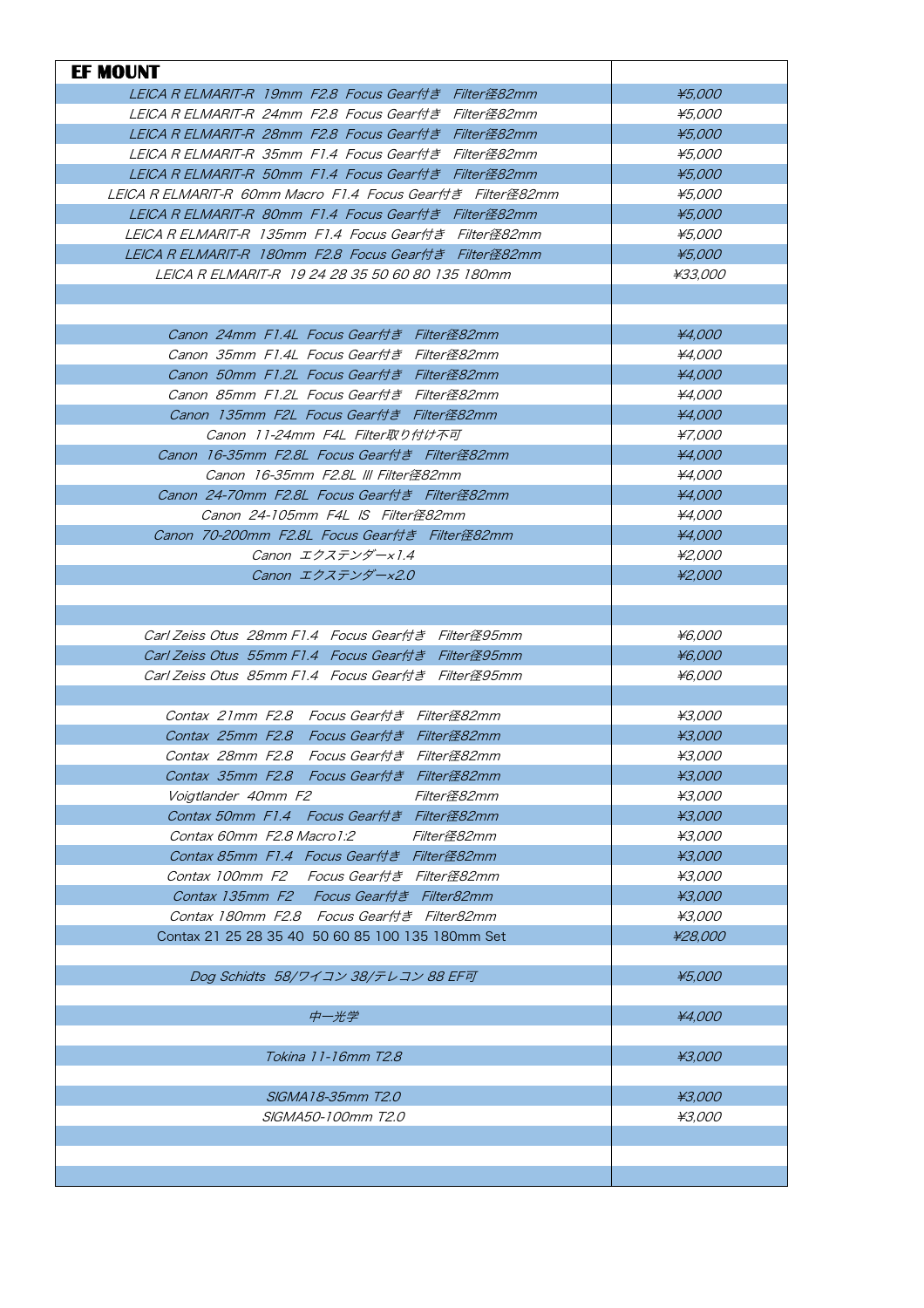| <b>CAMERA ACCESSORY</b>               |             |
|---------------------------------------|-------------|
| ARRI SXU-1 & Cforce RF mini motor     | ¥15,000     |
| D.II Focus                            | ¥5,000      |
| TILTA Nucleus-Nano                    | ¥4,000      |
| Follow Focus (FF5同等)                  | ¥4.000      |
| LMB-15 (リテナー 134/114/110/95/80mm)     | ¥5,000      |
| ARRI LMB 4x5                          | ¥5,000      |
| ARRI MB-20                            | ¥5,000      |
| MATTE BOX (MB18 FLAGなし)               | ¥3.000      |
| 4 1/2 アダプターリング114-114mm               | ¥500        |
| ブルーモジュラーハンドル                          | ¥5,000      |
| WOODEN スライドベースセット(15の仕様)              | ¥1,500      |
| WOODEN スライドベースセット                     | ¥1,500      |
| ロングスライドベース(45cm)                      | ¥2,000      |
| Arri スライドベース(30cm)                    | ¥1.000      |
| SONY DSC-RX0M2用ワイコン                   | ¥1,000      |
| Manfrotto MVR901 リモートズーム              | ¥1.000      |
| 15¢ <i>Ду К45ст</i>                   | ¥500        |
| <i>15φロッド30cm</i>                     | <i>¥500</i> |
| $15\phi$ $\Box$ $\vee$ $K$ $15$ cm    | ¥500        |
| 15¢ロッド10cm                            | ¥500        |
| Manfrotto $D V J^2 L - K$             | $*500$      |
| 15¢ smallrig ベースプレート                  | <i>¥500</i> |
| 77ミリ-82ミリ変換 (レンズキャップ付き)               | ¥500        |
|                                       |             |
|                                       |             |
|                                       |             |
|                                       |             |
| <b>FILTER</b>                         |             |
| $WS$ Clear $4x5.65$                   | ¥1,000      |
| WS ND 0.3 4x5.65                      | ¥1,500      |
| WS ND 0.6 4x5.65                      | ¥1,500      |
| ND 2 Kenko 82mm                       | ¥1.000      |
| ND 4 Kenko 82mm                       | ¥1,000      |
| ND 8 Kenko 82mm                       | ¥1,000      |
| ND 16 Kenko 82mm                      | ¥1,000      |
| ND 32 Kenko 82mm                      | ¥1,000      |
| ND 64 Kenko 82mm                      | ¥1,000      |
| Kenko サーキュラー POLA 82mm                | ¥1,000      |
| Black Satin 1 82mm                    | ¥1,000      |
| Black Satin 1/2 82mm                  | ¥1,000      |
| Black Satin 1 /4 82mm                 | ¥1,000      |
| Black Satin 1 /8 82mm                 | ¥1,000      |
| Black Promist 1/8 82mm                | ¥1,000      |
| Kenko Close up 1 2 3 4 82mm           | ¥2.000      |
| UV保護フィルター 82mm                        | ¥1,000      |
|                                       |             |
| ARRI バンテージ POLA 4x5.65                | ¥5,000      |
| Schneider Diopter 1/2 (¢4 1/2)        | ¥1,500      |
| Schneider Diopter 1<br>$(\phi 4)/2)$  | ¥1,500      |
| Schneider Diopter 2<br>$(\phi$ 4 1/2) | ¥1,500      |
| Schneider Diopter 3<br>$(\phi 4)/2)$  | ¥1,500      |
|                                       |             |
|                                       |             |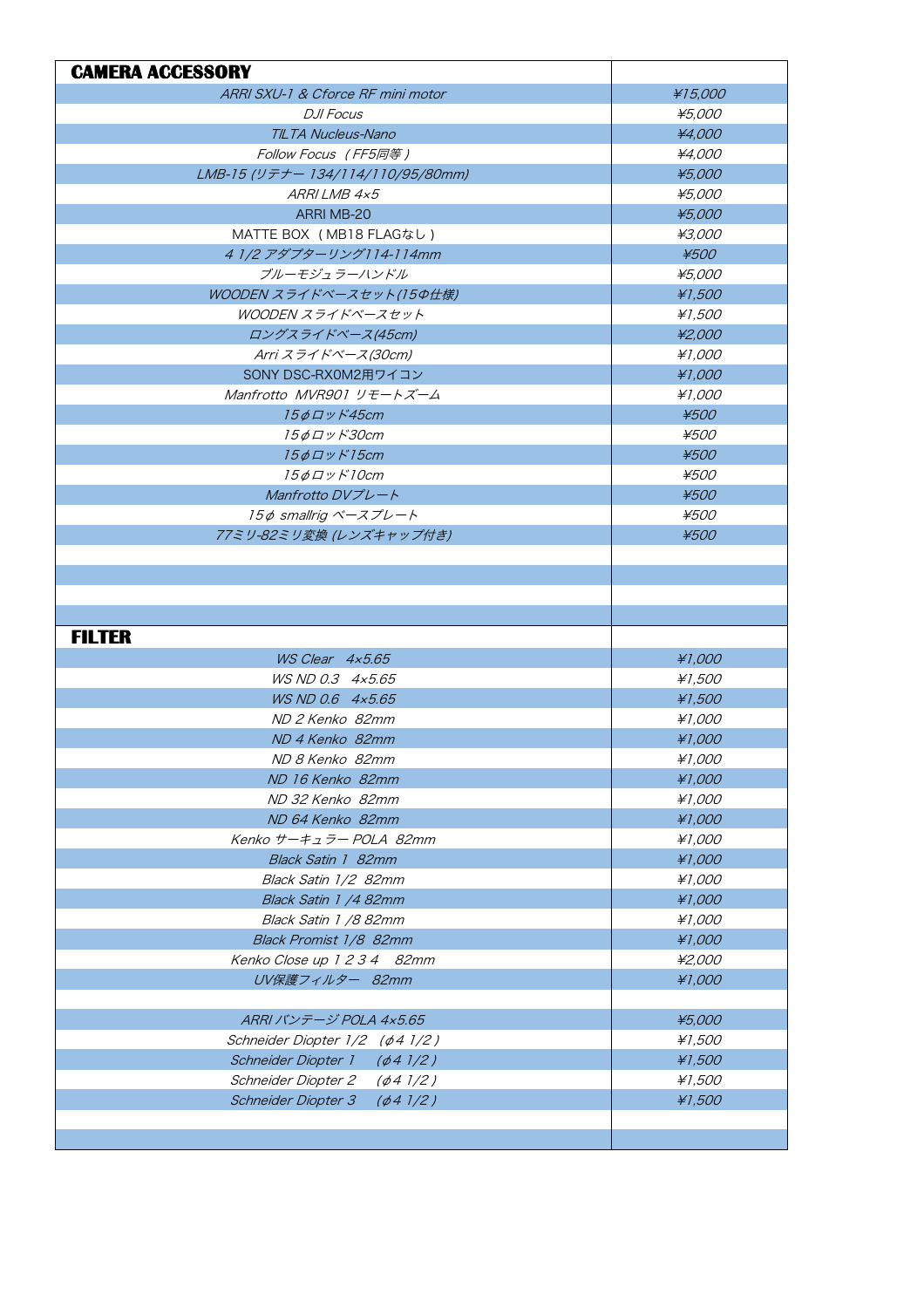| <b>MONITOR</b>                           |             |
|------------------------------------------|-------------|
| SONY A250 25インチ                          | #10,000     |
| SONY A170 フード付属                          | ¥8.000      |
| Panasonic BT-LH1710 フード付属                | ¥5,000      |
| Panasonic BT-LH1700 フード付属                | ¥3.000      |
| Panasonic BT-LH910 フード付属                 | ¥7,000      |
| Small HD CINE7 RX                        | ¥12,000     |
| Small HD 503                             | ¥6,000      |
| TvLogic SRM-095 フード付属                    | ¥5,000      |
| Tv Logic VFM055A                         | ¥5,000      |
| TvLogic VFM-058W フード付属                   | ¥4.000      |
| ATOMOS SHOGUN7 SSD500GB×2・フード付属          | ¥8,000      |
| ATOMOS SHOGUN INFERNO SSD960GB・フード付属     | ¥7.000      |
| Blackmagic Video Assist 4K monitor フード付属 | ¥3,000      |
| iPad Air 256GB 第4世代                      | ¥2,500      |
|                                          |             |
| <b>MONITER MOUNT</b>                     |             |
| <b>Technical Farm Moniter Mount</b>      | ¥3.500      |
| Matthews 17 inch Moniter Stand II        | ¥1.500      |
| Velbon 9inch Moniter Stand 車輪付き          | ¥1,000      |
|                                          |             |
|                                          |             |
| <b>MONITER ACCESSORY</b>                 |             |
| ノガアーム中                                   | ¥1,000      |
| ノガアーム 小                                  | ¥1.000      |
| ナノクランプ                                   | ¥500        |
| Vロッククランプ                                 | <i>¥500</i> |
|                                          |             |
| <b>SYSTEM</b>                            |             |
| DMON QUAD 4画面分割機                         | ¥5,000      |
| 分配器1入力 3出力                               | ¥1.000      |
| Blackmagic HDMI -SDI コンバーター              | ¥1,000      |
| Blackmagic SDI分配器 1入力8出力                 | ¥2.000      |
|                                          |             |
| <b>TRANSMITTER</b>                       |             |
| TERADEK BOLT 4K LT 750 2レシーバー            | ¥20,000     |
| TERADEK BOLT XT 500 2レシーバー               | ¥18,000     |
| TERADEK BOLT XT 500 Sidekick             | ¥5,000      |
| TERADEK BOLT 500 3レシーバー                  | ¥15,000     |
|                                          |             |
|                                          |             |
|                                          |             |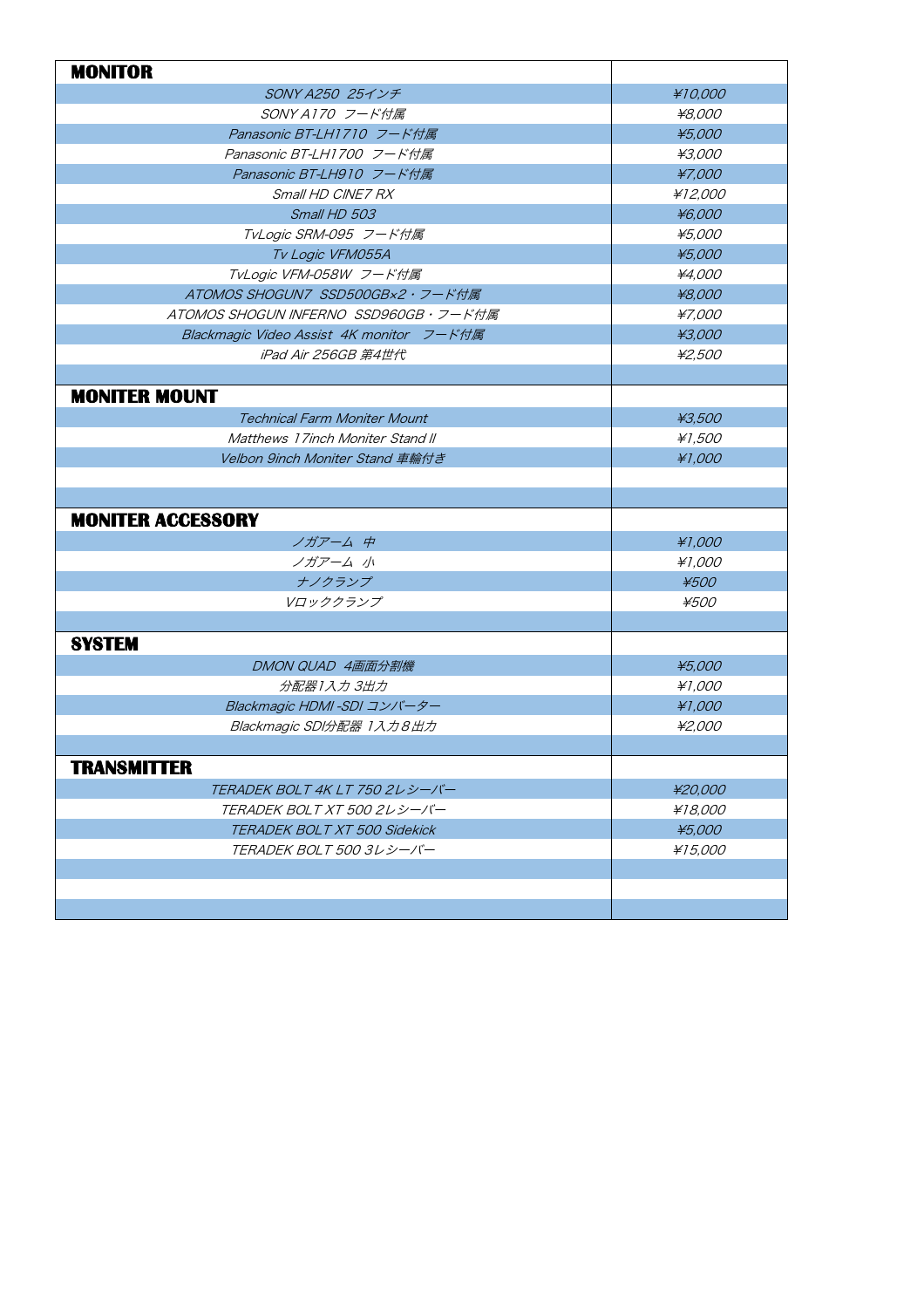| <b>TRIPOD</b>                                  |                |
|------------------------------------------------|----------------|
| Sachtler VIDEO 18 II                           | ¥8,000         |
| Sachtler VIDEO 20 plus                         | <i>¥10.000</i> |
| Sachtler Baby                                  | ¥1,000         |
| E-image Baby                                   | <i>¥500</i>    |
| 100mm ハイハット                                    | ¥1,000         |
| OConnor 2560 HEAD                              | ¥15,000        |
| Ronford MD Big                                 | ¥5,000         |
| Ronford MD Baby                                | ¥5.000         |
| 150mm ハイハット                                    | ¥1,500         |
| Cine Kinetic シネサドル                             | ¥1.000         |
| Cine Kinetic ミニシネサドル                           | ¥500           |
| マイクスタンド                                        | ¥1.000         |
| <b>WOODEN CAMERA Vertical Camera Bracket</b>   | ¥1,500         |
|                                                |                |
|                                                |                |
| <b>GRIP</b>                                    |                |
| DJI RONIN 2 (バッテリー×4付属)                        | ¥50,000        |
| Ready Rig                                      | ¥10,000        |
| <b>DJI FORCE PRO</b>                           | ¥5,000         |
| <i>DJI RS 2</i>                                | ¥10.000        |
| <b>RONIN-S</b>                                 | ¥8,000         |
| <b>RONIN-S FOCUS</b>                           | ¥2.000         |
| <b>EASY RIG STABIL</b>                         | ¥12,000        |
| Backstage Equipment マグライナー 大 (三脚ホルダー/マグバッグ付属)  | ¥3.000         |
| Backstage Equipment マグライナー ミニ (三脚ホルダー/マグバッグ付属) | ¥3,000         |
| イージーチルト                                        | ¥1,000         |
| Ronin-S サイドハンドル                                | ¥500           |
| <b>SWIFT ジブ JB50</b>                           | ¥15,000        |
|                                                |                |
| <b>POWER</b>                                   |                |
| <b>BATTERY DUO-C198</b>                        | ¥1,800         |
| <b>BATTERY DUO-C98</b>                         | ¥1.200         |
| bebob V150 (バッテリーライト不可)                        | ¥1,500         |
| bebob V98 (バッテリーライト不可)                         | ¥1,000         |
| <b>BATTERY VL-4S</b>                           | ¥2,000         |
| <b>BATTERY VL2PLUS</b>                         | <i>¥500</i>    |
| IDX EB-2&CANON 4PIN 2mケーブル (SONY VENICE用)      | ¥1,500         |
| CANON 3PIN 10mケーブル (Alexa mini用)               | ¥1.000         |
| CANON 3PIN 30mケーブル (Alexa mini用)               | ¥1,000         |
| <i>SONY L BATTERY</i>                          | ¥500           |
| SONY L BATTERY チャージャー                          | ¥1,000         |
| NEP Li-D970HEバッテリー                             | ¥1,000         |
| NEP CHDV-FX4チャージャー                             | ¥2,000         |
| DJI RONIN 2 バッテリー (TB50)                       | ¥1,000         |
|                                                |                |
|                                                |                |
|                                                |                |
| <b>BATTERY ACCESSORY</b>                       |                |
| TILTA Universal Battery V-Mount Plate          | ¥2,000         |
| <b>IDX V-V Plate</b>                           | ¥1.000         |
| IDX 15¢ V-Mount Adapter Plate                  | ¥1,000         |
| NEP L Battery to D-tap XP-12-S                 | ¥1,000         |
| D-tap 4hab ケーブル30cm                            | ¥500           |
| D-tap 延長 ケーブル150cm                             | ¥500           |
| D-tap 延長 ケーブル30cm                              | ¥500           |
| D-tap 2股 ケーブル30cm                              | ¥500           |
|                                                |                |